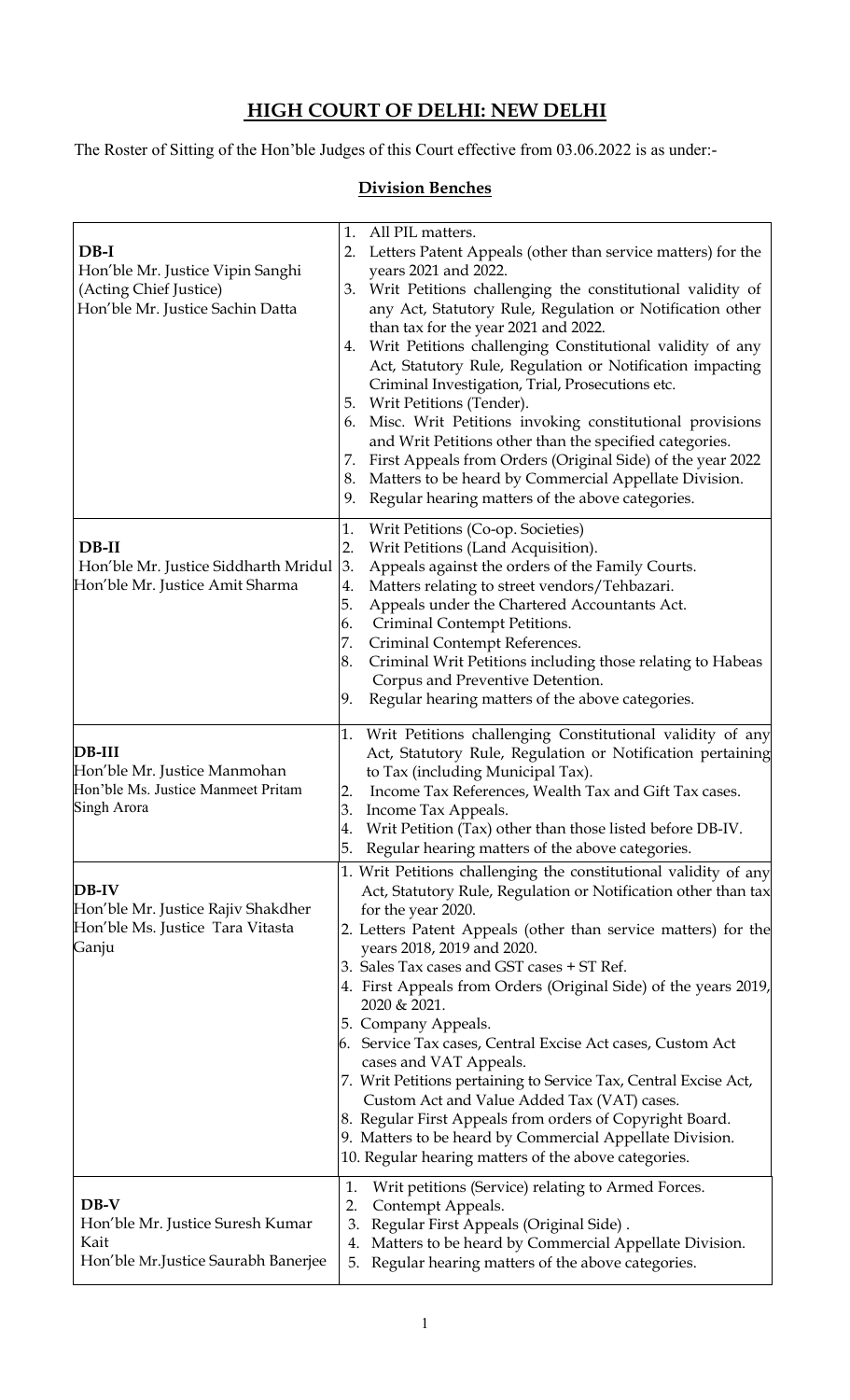| DB-VI<br>Hon'ble Ms. Justice Mukta Gupta<br>Hon'ble Mr.Justice Anish Dayal                        | 1. Writ Petitions challenging Constitutional validity of any<br>Act, Statutory Rule, Regulation or Notification impacting<br>Criminal Investigations, Trials, Prosecutions etc.<br>2. Criminal Appeals.<br>Death Sentence References.<br>3.<br>Criminal Leave Petitions.<br>4.<br>Criminal Revision Petitions.<br>5.<br>6. Regular hearing matters of the above categories.                                                                                                                               |
|---------------------------------------------------------------------------------------------------|-----------------------------------------------------------------------------------------------------------------------------------------------------------------------------------------------------------------------------------------------------------------------------------------------------------------------------------------------------------------------------------------------------------------------------------------------------------------------------------------------------------|
| DB-VII<br>Hon'ble Mr. Justice Najmi Waziri<br>Hon'ble Mr. Justice Vikas Mahajan                   | 1. Writ Petitions (AIIFR, BIFR, DRT, DRAT & Lokayukta).<br>2. Writ Petitions relating to MTNL, MCD & NDMC.<br>3. Letters Patent Appeals upto the year 2017.<br>4. First Appeals from Orders (Origl. Side) upto the year 2018<br>5. Letters Patent Appeals (pertaining to service) of the year<br>2018, 2019, 2020, 2021 and 2022.<br>6. Execution First Appeals (Original Side).<br>7. Matters to be heard by Commercial Appellate Division.<br>8. Regular hearing matters of the above categories.       |
| <b>DB-VIII</b><br>Hon'ble Mr.Justice Sanjeev Sachdeva<br>Hon'ble Mr. Justice Tushar Rao<br>Gedela | Misc. Appeals (PMLA).<br>1.<br><b>RERA Appeals.</b><br>2.<br>Writ Petitions (Service) arising out of orders of CAT.<br>3.<br>Writ Petitions challenging Constitutional validity of any<br>4.<br>Act, Statutory Rule, Regulation or Notification pertaining<br>to Service.<br>Writ petitions pertaining to Service Matters required to be<br>5.<br>listed before the Division Bench.<br>Matters to be heard by Commercial Appellate Division.<br>6.<br>7. Regular hearing matters of the above categories. |
| $DB-IX$<br>Hon'ble Mr. Justice Vibhu Bakhru<br>Hon'ble Mr. Justice Amit Mahajan                   | 1. Writ Petitions challenging the constitutional validity of any<br>Act, Statutory Rule, Regulation or Notification other than<br>tax upto the year 2019.<br>2. Writ Petitions challenging orders passed by the High<br>Court on Administrative Side.<br>3. IPR Appellate Division to hear all categories of matters<br>relating to IPR.<br>4. Matters to be heard by Commercial Appellate Division.<br>5. Regular hearing matters of the above categories.                                               |

## **Single Benches (Civil Jurisdiction)**

| Hon'ble Mr. Justice Yashwant<br>Varma | 1. Civil Writ Petitions Misc. including those involving<br>statutory authorities, DTC, Urban Arts Commission,<br>Airport Authority of India etc. from the year 2018, 2019,<br>2020, 2021 and 2022.<br>2. Civil Writ Petitions (RTI).<br>3. Regular hearing matters of the above categories.                                                                                                                                                                                                                                                                          |
|---------------------------------------|----------------------------------------------------------------------------------------------------------------------------------------------------------------------------------------------------------------------------------------------------------------------------------------------------------------------------------------------------------------------------------------------------------------------------------------------------------------------------------------------------------------------------------------------------------------------|
| Hon'ble Ms. Justice Rekha Palli       | 1. Civil Writ Petitions (Service) from the year 2016 onwards<br>2. Regular First Appeals of the years 2020, 2021 and 2022.<br>3. Regular hearing matters of the above category.                                                                                                                                                                                                                                                                                                                                                                                      |
| Hon'ble Mr. Justice C. Hari Shankar   | 1. Civil Writ Petitions Misc. including those involving<br>statutory authorities, DTC, Urban Arts Commission,<br>Airport Authority of India, etc. upto the year 2012.<br>2. Civil Misc. Main (other than MV Act, PP Act and<br>matrimonial cases)<br>3. Land Acquisition Appeals of 2019, 2020, 2021 & 2022.<br>4. Regular First Appeals of the years 2017, 2018 and 2019.<br>5. Regular Second Appeals.<br>6. Execution First Appeals.<br>7. Execution Second Appeals.<br>8. C.M.I.<br>9. Original Reference.<br>10. Regular hearing matters of the above category. |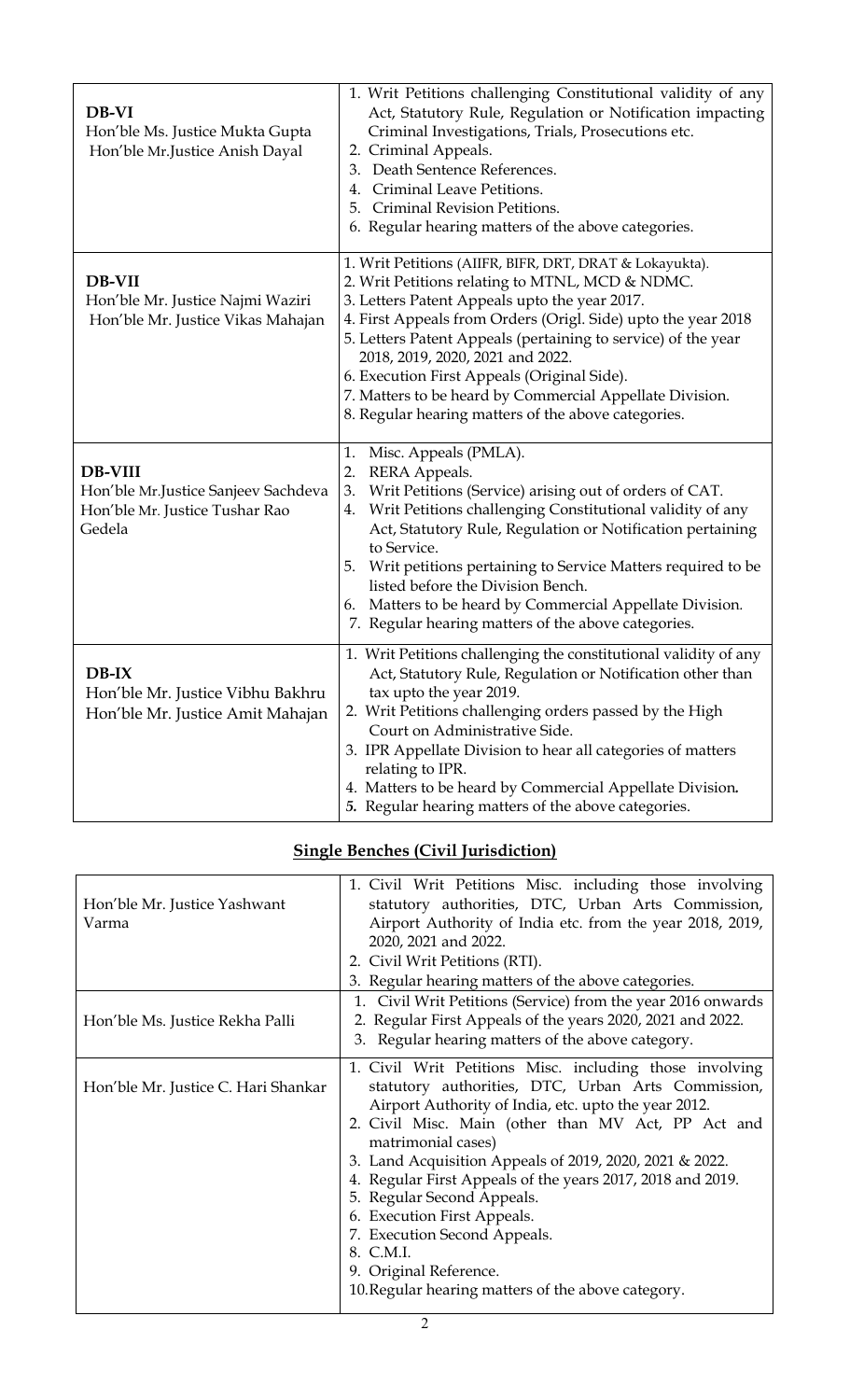| Hon'ble Mr. Justice Chandra Dhari<br>Singh | 1. Civil Writ Petitions relating to Land Reforms including<br>matters relating to allotment of alternative land.<br>2. All categories of cases under the P.P. Act.<br>3. Civil Writ Petitions (Service) upto the year 2015.<br>4. Regular First Appeals upto the year 2014.<br>5. Regular First Appeals for the year 2022.<br>6. Civil Writ Petitions (Education) relating to admissions in<br>schools, CBSE matters, evaluation/totaling of marks in<br>examination and matters relating to Managing Committee<br>of aided schools.<br>7. Regular hearing matters of the above categories. |
|--------------------------------------------|---------------------------------------------------------------------------------------------------------------------------------------------------------------------------------------------------------------------------------------------------------------------------------------------------------------------------------------------------------------------------------------------------------------------------------------------------------------------------------------------------------------------------------------------------------------------------------------------|
| Hon'ble Mr. Justice Subramonium<br>Prasad  | 1. Civil Writ Petitions (DDA)<br>2. Civil Contempt Petitions.<br>3. Rent Control Revisions.<br>4. Regular hearing matters of the above categories.                                                                                                                                                                                                                                                                                                                                                                                                                                          |
| Hon'ble Mr. Justice Sanjeev Narula         | Civil Writ Petitions (Education).<br>1.<br>Civil Writ Petitions relating to Nationalized Banks and<br>2.<br>Financial Institutions.<br>Civil Writ Petitions (Election)<br>3.<br>Civil Writ Petitions (S.H. at Work place and mines).<br>4.<br>Regular hearing matters of the above categories.<br>5.                                                                                                                                                                                                                                                                                        |
| Hon'ble Mr. Justice Manoj Kumar<br>Ohri    | 1. Civil Writ Petitions (Railways, Cantonment Board,<br>Electricity, DJB, and MTNL.<br>2. Civil Writ Petitions (MCD)<br>3. Civil Writ Petitions (NDMC)<br>4. Civil Writ Petitions (Waqf Board)<br>5. Civil Writ Petitions (STA)<br>6. First Appeals from Orders (other than MV Act).<br>7. Regular hearing matters of the above categories.                                                                                                                                                                                                                                                 |
| Hon'ble Mr. Justice Rajnish<br>Bhatnagar   | 1. Civil Misc. Main (MV Act).<br>MACT Appeals from the year 2016 onwards.<br>2.<br>Land Acquisition Appeals upto the year 2018.<br>3.<br>Regular hearing matters of the above categories.<br>4.                                                                                                                                                                                                                                                                                                                                                                                             |
| Hon'ble Mr. Justice Dinesh Kumar<br>Sharma | 1. Civil Writ Petitions (Labour) from the year 2011 onwards.<br>2. Transfer Petitions (Civil).<br>3. All categories of Matrimonial Cases.<br>4. First Appeals from Orders (MACT).<br>5. Civil Revision Petitions.<br>6. Regular hearing matters of the above categories.                                                                                                                                                                                                                                                                                                                    |
| Hon'ble Mr. Justice Gaurang Kanth          | 1. Civil Writ Petitions Misc. including those involving<br>statutory authorities, DTC, Urban Arts Commission,<br>airport Authority of India etc. from the year 2013 to 2017.<br>2. Regular First Appeals of the years 2015, 2016 and 2022.<br>3. Civil Writ Petitions (Labour) upto the year 2010.<br>4. MACT Appeals upto the year 2015.<br>5. Regular hearing matters of the above categories.                                                                                                                                                                                            |

# **Single Benches (Criminal Jurisdiction)**

|                                  | 1. Bail matters.                                         |
|----------------------------------|----------------------------------------------------------|
| Hon'ble Ms. Justice Anu Malhotra | 2. Criminal Appeals of the years $2015$ , $2016 \& 2022$ |
|                                  | 3. Crl. Misc. Main cases of the years 2017 and 2022.     |
|                                  | 4. Crl. Revision Petitions of the year 2022.             |
|                                  | 5. Crl. Leave Petitions of the year 2022.                |
|                                  | 6. Writ Petitions (Criminal) of the year 2020 and 2022.  |
|                                  | 7. Cases relating to sexual harassment.                  |
|                                  | 8. Regular hearing matters of the above categories.      |
|                                  |                                                          |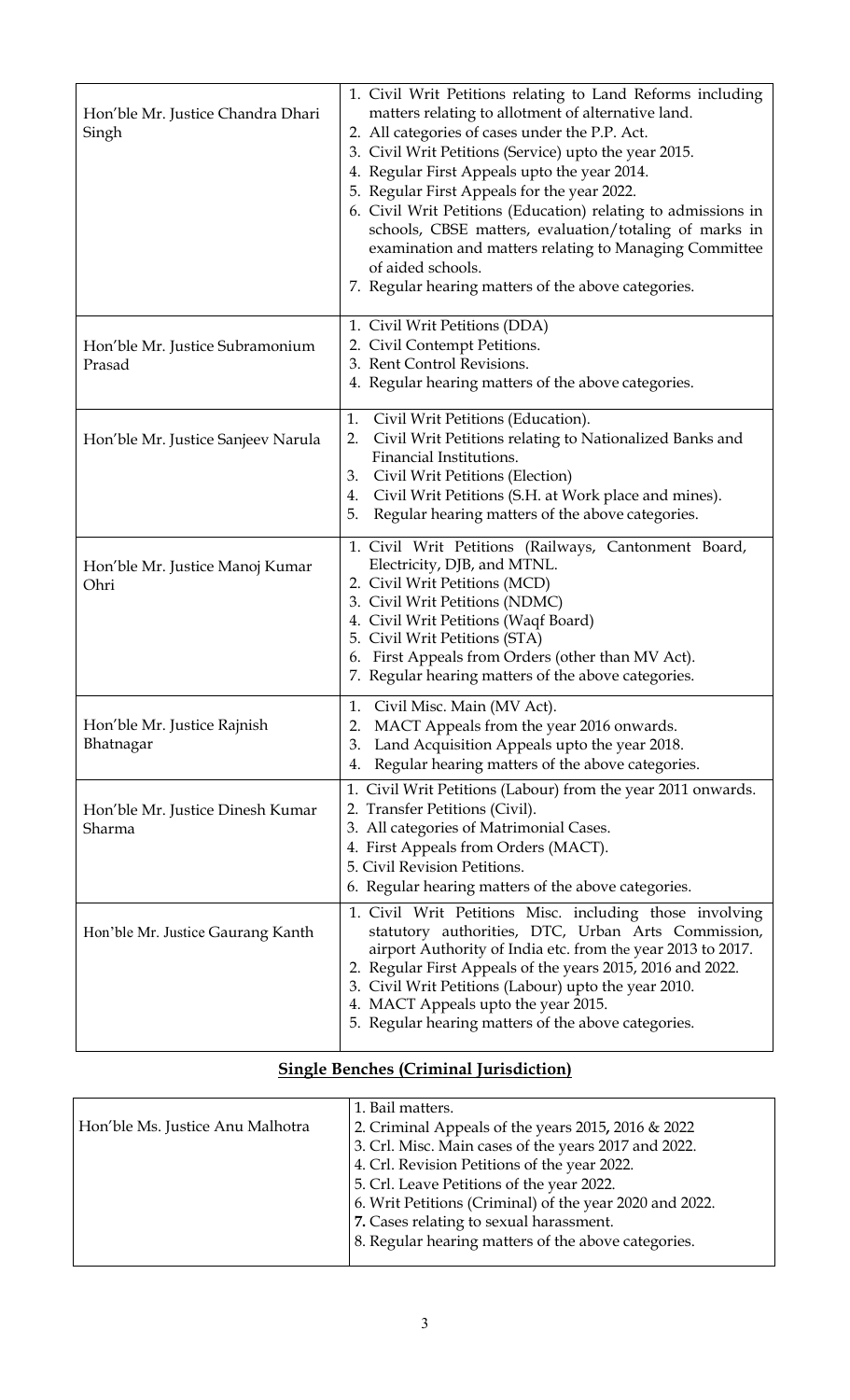| Hon'ble Mr. Justice Yogesh Khanna<br>Hon'ble Mr. Justice Talwant Singh | 1. Bail matters.<br>2. Criminal Appeals of the year 2022.<br>3. Criminal Revision Petition of the year 2022.<br>4. Crl. Misc. Main cases of the year 2021 and 2022.<br>5. Criminal Leave Petitions of the year 2019 and 2022.<br>6. Writ Petitions (Crl) of the years 2017 and 2022.<br>7. Criminal cases relating to sitting/former MPs/MLAs.<br>8. Cases relating to sexual harassment.<br>9. Regular hearing matters of the above categories.<br>1.<br><b>Bail Matters.</b><br>2.<br>Criminal Appeals of the years 2021 & 2022<br>Criminal Revision Petition of the year 2021 & 2022.<br>3.<br>Criminal Leave Petitions upto the year 2017, 2020 & 2022.<br>4.<br>Criminal Misc. Main cases of the year 2022.<br>5.<br>Writ Petitions (Crl) of the year 2022.<br>6. |
|------------------------------------------------------------------------|------------------------------------------------------------------------------------------------------------------------------------------------------------------------------------------------------------------------------------------------------------------------------------------------------------------------------------------------------------------------------------------------------------------------------------------------------------------------------------------------------------------------------------------------------------------------------------------------------------------------------------------------------------------------------------------------------------------------------------------------------------------------|
|                                                                        | Transfer Petitions (Criminal).<br>7.<br>Cases relating to sexual harassment.<br>8.<br>Regular hearing matters of the above categories.<br>9.                                                                                                                                                                                                                                                                                                                                                                                                                                                                                                                                                                                                                           |
| Hon'ble Ms. Justice Asha Menon                                         | 1. Bail matters.<br>2. Criminal Appeals of the year 2022<br>3. Criminal Revision Petitions of the years 2015, 2016, 2017<br>and 2022.<br>4. Criminal Misc. Main Cases of the years 2018, 2020 & 2022<br>5. Criminal Leave Petitions of the years 2018 and 2022.<br>6. Writ Petitions (Criminal) of the years 2016, 2018 and 2022<br>7. Cases relating to sexual harassment.<br>8. Regular hearing matters of the above categories.                                                                                                                                                                                                                                                                                                                                     |
| Hon'ble Mr. Justice Jasmeet Singh                                      | 1.<br>Bail Matters.<br>2.<br>Criminal Appeals upto the year 2006, 2020 & 2022.<br>Criminal Misc. Main cases of the year 2022.<br>3.<br>Criminal Revision Petitions of the years 2014 & 2022.<br>4.<br>Writ Petitions (Crl) of the years 2021 & 2022<br>5.<br>Cases relating to sexual harassment.<br>6.<br>7.<br>Regular hearing matters of the above categories.                                                                                                                                                                                                                                                                                                                                                                                                      |
| Hon'ble Mr. Justice Purushaindra<br>Kumar Kaurav                       | 1. Bail Matters.<br>2. Criminal Appeals of the years 2017, 2018 & 2022.<br>3. Criminal Misc. Main cases of the years 2011, 2012, 2013,<br>2014 & 2022.<br>4. Crl. Revision Petitions of the years 2019 & 2022.<br>5. Writ Petitions (Crl) of the year 2022.<br>6. Cases relating to sexual harassment.<br>7. Regular hearing matters of the above categories.                                                                                                                                                                                                                                                                                                                                                                                                          |
| Hon'ble Mr. Justice Anoop Kumar<br>Mendiratta                          | 1. Bail Matters.<br>2. Crl. Appeals of the years 2019 & 2022.<br>3. Criminal Misc. Main cases of the year 2022.<br>4. Criminal Revision Petition of the year 2022.<br>5. Writ Petitions (Crl) of the year 2022.<br>6. Crl. Leave Petitions of the year 2021 and 2022.<br>7. Cases relating to sexual harassment.<br>8. Regular hearing matters of the above categories.                                                                                                                                                                                                                                                                                                                                                                                                |
| Hon'ble Mr. Justice Sudhir Kumar Jain                                  | 1. Bail Matters.<br>Crl. Appeals of the years 2007, 2008 and 2022.<br>2.<br>3. Criminal Misc. Main cases of the years 2019 and 2022.<br>4. Criminal Revision Petition upto the years 2013 and 2022.<br>5. Writ Petitions (Crl) of the years 2019 and 2022.<br>6. Cases relating to sexual harassment.<br>7. Regular hearing matters of the above categories.                                                                                                                                                                                                                                                                                                                                                                                                           |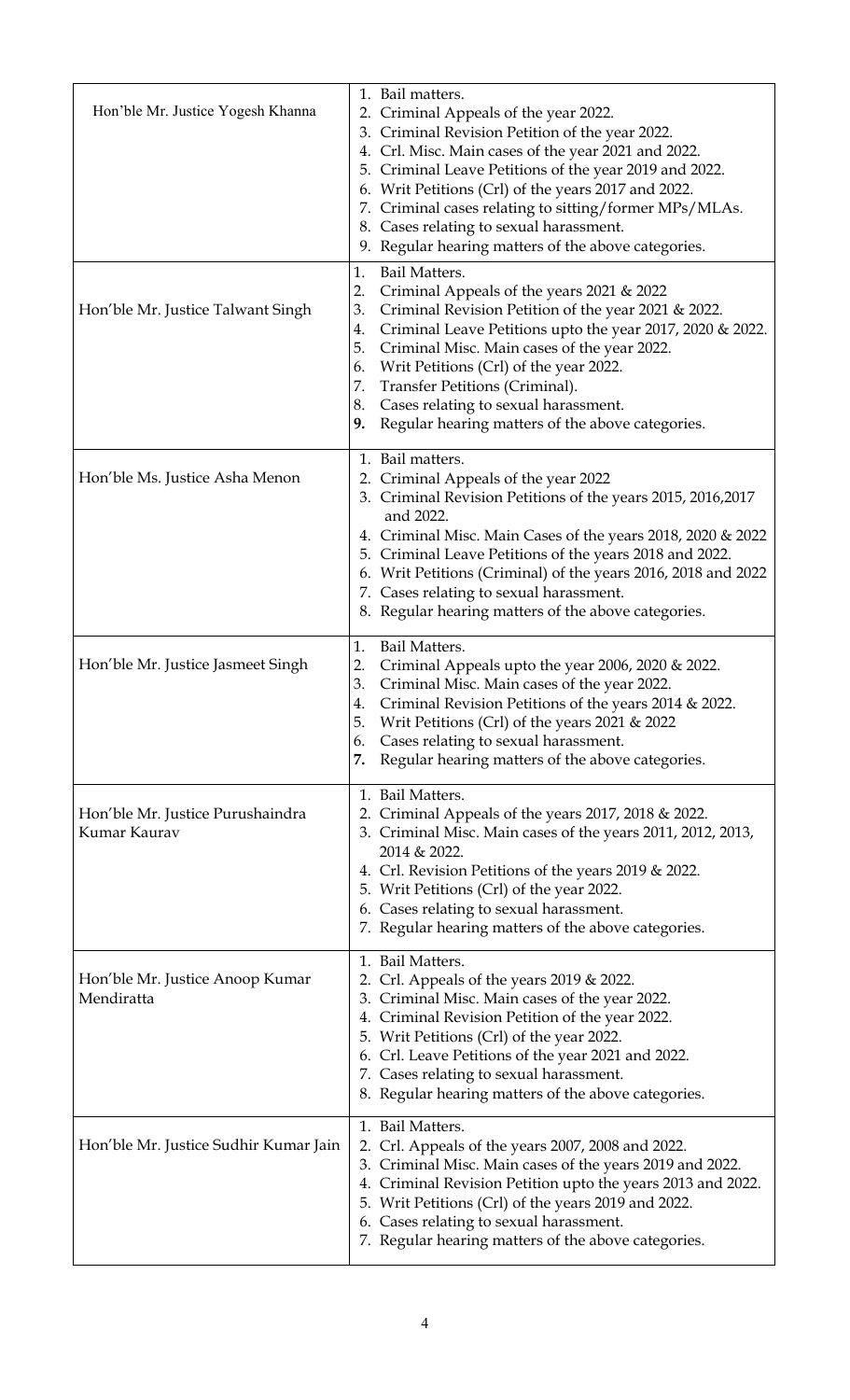| Ho'ble Ms. Justice Poonam A. Bamba          | 1. Bail Matters.<br>2. Writ Petitions (Crl) of the year 2022.<br>3. Criminal Appeals of the years 2012, 2013, 2014 & 2022.<br>4. Criminal Misc. Main cases of the years 2015, 2016 and 2022.<br>5. Criminal Revision Petition of the years 2020 and 2022.<br>6. Cases relating to sexual harassment.<br>7. Regular hearing matters of the above categories. |
|---------------------------------------------|-------------------------------------------------------------------------------------------------------------------------------------------------------------------------------------------------------------------------------------------------------------------------------------------------------------------------------------------------------------|
| Hon'ble Ms. Justice Swarana Kanta<br>Sharma | Bail Matters.<br>2. Crl. Appeals of the years 2009, 2010, 2011 and 2022.<br>3. Criminal Misc. Main cases upto the year 2010 and 2022.<br>4. Crl. Revision Petitions of the years 2018 and 2022.<br>5. Writ Petitions (Crl) upto the year 2015 and 2022.<br>6. Cases relating to sexual harassment.<br>7. Regular hearing matters of the above categories.   |

| Hon'ble Mr. Justice V. Kameswar Rao<br>(Judge-in-Charge)<br>('C' Court) | Matters to be heard by the Commercial Division.<br>1.<br>Original Side Matters (including Finals) of the years 2019,<br>2.<br>2020, 2021 & 2022.<br>Matters under the Arbitration Act, 1940 and Arbitration<br>3.<br>and Conciliation Act, 1996 of the year 2021 & 2022.<br>All Execution Petitions including the petitions under the<br>4.<br>Arbitration Act, 1940 and Arbitration & Conciliation Act,<br>1996 of the year 2021 and 2022.<br>Regular hearing matters of the aforesaid categories.<br>5. |
|-------------------------------------------------------------------------|-----------------------------------------------------------------------------------------------------------------------------------------------------------------------------------------------------------------------------------------------------------------------------------------------------------------------------------------------------------------------------------------------------------------------------------------------------------------------------------------------------------|
| Hon'ble Mr. Justice Prateek Jalan<br>('A' Court)                        | Matters to be heard by the Commercial Division.<br>1.<br>Matters under the Arbitration Act, 1940 and Arbitration &<br>2.<br>Conciliation Act, 1996 (including Finals) of the years 2015,<br>2017, 2018, 2019, 2020, 2021 and 2022.<br>Execution Petitions under the Arbitration Act, 1940 and<br>3.<br>Arbitration & Conciliation Act, 1996 upto the year 2020.<br>Regular hearing matters of the aforesaid categories.<br>4.                                                                             |
| Hon'ble Mr. Justice Anup Jairam<br>Bhambhani<br>('D' Court)             | Matters to be heard by the Commercial Division.<br>1.<br>Original Side Matters (including Finals) of the years 2018,<br>2.<br>2019, 2020, 2021 & 2022.<br>Matters under the Arbitration Act, 1940 and Arbitration<br>3.<br>& Conciliation Act, 1996 (including Finals) upto 2014 and<br>of the years 2020, 2021 & 2022.<br>4. Regular hearing matters of the aforesaid categories.                                                                                                                        |
| Hon'ble Mr. Justice Amit Bansal<br>('F' Court)                          | 1. Matters to be heard by the Commercial Division other than<br>those arising under the Arbitration Act, 1940 and<br>Arbitration and Conciliation Act, 1996.<br>2. Original Side Matters (including Finals) of the years 2014,<br>2015, 2020, 2021 & 2022.<br>Regular hearing matters of the aforesaid categories.                                                                                                                                                                                        |
| Hon'ble Ms. Justice Neena Bansal<br>Krishna<br>('G' Court)              | Matters to be heard by the Commercial Division.<br>1.<br>Matters under the Arbitration Act, 1940 and Arbitration &<br>2.<br>Conciliation Act, 1996 (including Finals) of the years 2019,<br>2020, 2021 & 2022.<br>Original Side Matters (including Finals) upto the year 2013<br>3.<br>and of the years 2021 & 2022.<br>Regular hearing matters of the aforesaid categories.<br>4.                                                                                                                        |

## **Original Jurisdiction (Civil)**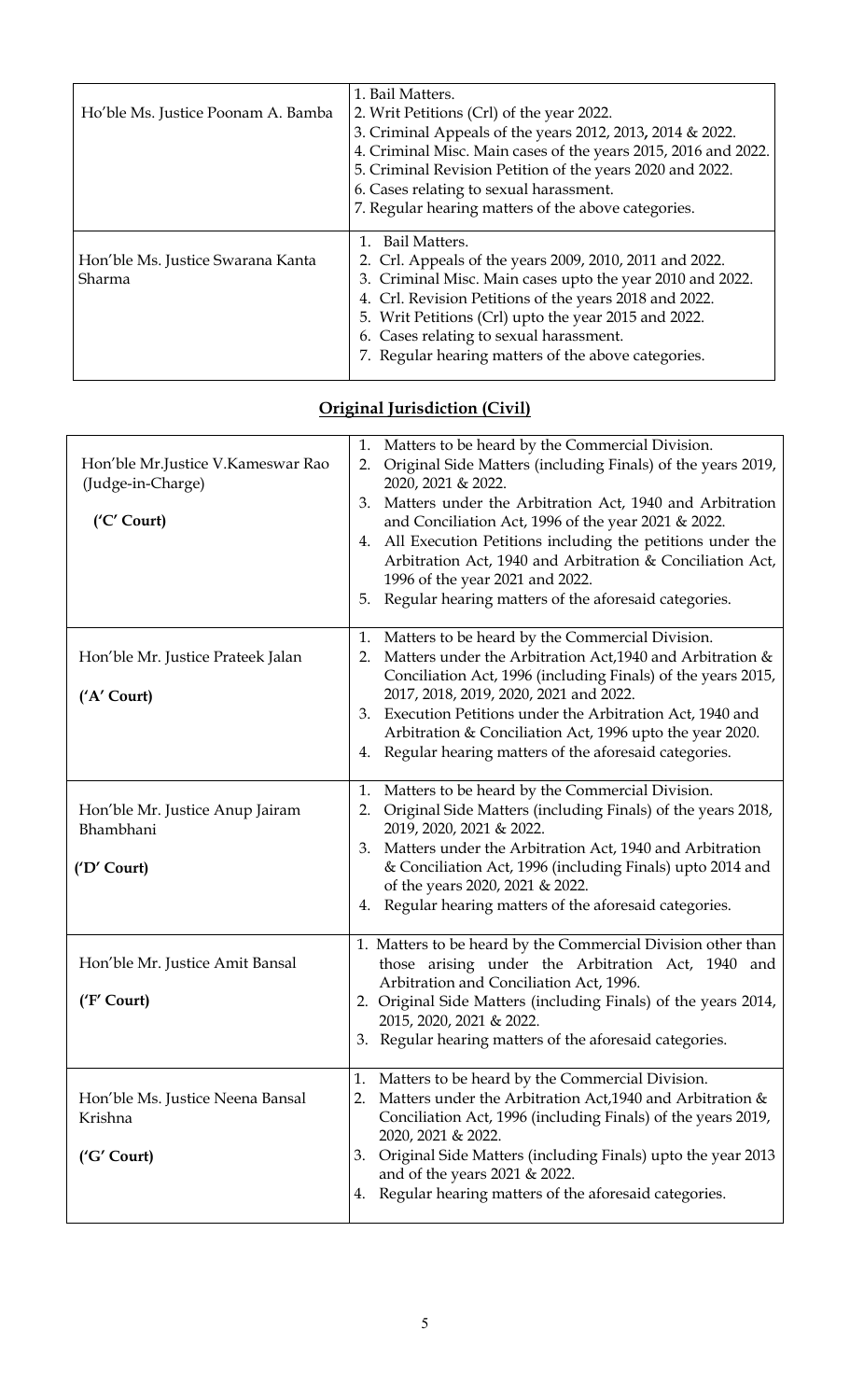| Hon'ble Ms. Justice Mini Pushkarna |          | Matters to be heard by the Commercial Division.<br>Original Side Matters (including Finals) of the years 2016,<br>2017, 2018, 2019 & 2022.                                                        |
|------------------------------------|----------|---------------------------------------------------------------------------------------------------------------------------------------------------------------------------------------------------|
| ('B' Court)                        | 3.<br>4. | Matters under the Arbitration Act, 1940 and Arbitration &<br>Conciliation Act, 1996 (including Finals) of the years 2016,<br>2018 & 2022.<br>Regular hearing matters of the aforesaid categories. |

#### **IP Division**

| Hon'ble Ms. Justice Prathiba M. Singh<br>('E' Court) | Matters to be heard by the Commercial Division relating<br>1.<br>to IPR disputes.<br>Matters relating to Intellectual Property Rights.<br>2.<br>IPR Suits of the years 2021 and 2022.<br>3.<br>Regular hearing matters of the above category.<br>4.                                                         |
|------------------------------------------------------|-------------------------------------------------------------------------------------------------------------------------------------------------------------------------------------------------------------------------------------------------------------------------------------------------------------|
| Hon'ble Mr. Justice Navin Chawla<br>('I' Court)      | Matters to be heard by the Commercial Division relating<br>1.<br>to IPR disputes.<br>Matters relating to Intellectual Property Rights.<br>IPR Suits upto the year 2014 and of the years 2019, 2020<br>3.<br>and 2022.<br>All Company Matters.<br>4.<br>Regular hearing matters of the above category.<br>5. |
| Hon'ble Ms. Justice Jyoti Singh<br>('H' Court)       | Matters to be heard by the Commercial Division relating<br>1.<br>to IPR disputes.<br>Matters relating to Intellectual Property Rights.<br>IPR Suits of the years 2015, 2016, 2017, 2018 and 2022.<br>3.<br>Regular hearing matters of the above category.<br>4.                                             |

#### **General Notes:**

- 1. All fresh PILs shall be listed before the Bench presided over by the Acting Chief Justice.
- 2. Mentioning of urgent matters will be before DB-I.
- 3. Matters other than part-heard, presently pending before various Benches, shall stand transferred to the respective Benches as per the above roster.
- 4. Regular/final hearing matters would be listed chronologically so that old matters can be given priority in disposal.
- 5. Specially directed matters may be assigned by the Acting Chief Justice to any of the above Benches or any of the Hon'ble Judges sitting singly or to specially constituted Benches.
- 6. 'Commercial Appellate Division' has been constituted with six Division Benches, namely, DB-I, DB-IV, DB-V, DB-VII, DB-VIII and DB-IX.Hon'ble Judges who are members of said Division Benches, as per the present roster, have been nominated to be the Judges of the Commercial Appellate Division.
- 7. Matters to be heard by the Commercial Appellate Division shall be assigned by the Acting Chief Justice amongst the five Commercial Appellate Divisions.
- 8. 'Commercial Division' consists of nine benches of a Single Judge each. Hon'ble Mr. Justice V. Kameswar Rao, Hon'ble Ms. Justice Prathiba M. Singh, Hon'ble Mr. Justice Navin Chawla, Hon'ble Ms. Justice Jyoti Singh, Hon'ble Mr. Justice Prateek Jalan, Hon'ble Mr. Justice Anup Jairam Bhambhani, Hon'ble Mr. Justice Amit Bansal, Hon'ble Ms. Justice Neena Bansal Krishna and Hon'ble Ms. Justice Mini Pushkarna have been nominated to be the Judges of the 'Commercial Division'.
- 9. Hon'ble Ms. Justice Prathiba M. Singh, Hon'ble Mr. Justice Navin Chawla and Hon'ble Ms. Justice Jyoti Singh have been nominated to function as 'IP Division'.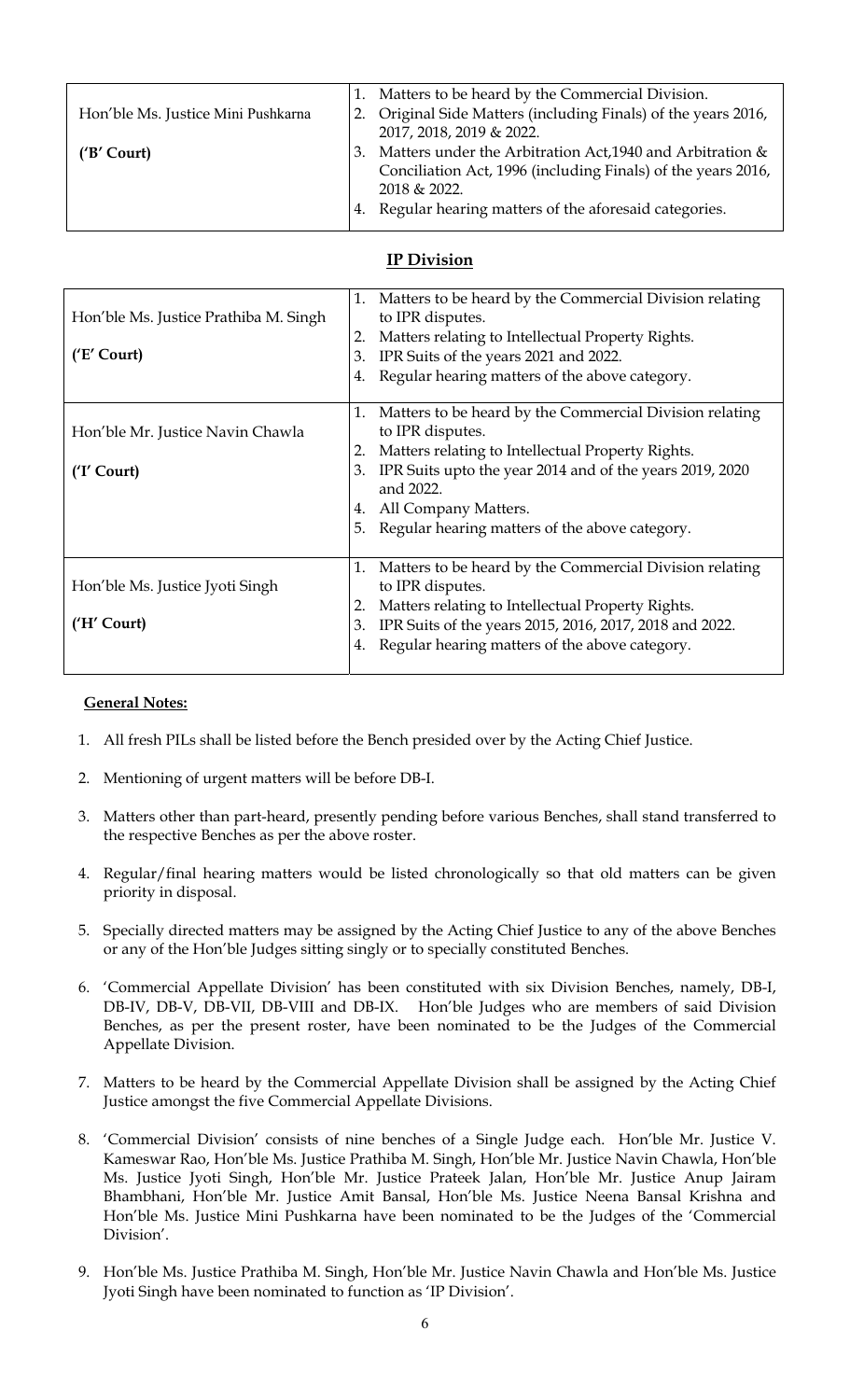- 10. Matters to be heard by the IP Division shall be assigned by Hon'ble Judge In-charge (Original Side) amongst the three IP Divisions.
- 11. In the event of change in the Judges nominated by the Chief Justice constituting the 'Commercial Division' and 'Commercial Appellate Division', part-heard matters shall stand transferred to Hon'ble Judge who will have the power of 'Commercial Division' and 'Commercial Appellate Division', limited to that case only.
- 12. Hon'ble Judge-in-Charge, Original Side will distribute fresh Arbitration Matters including Commercials Matters under the Arbitration Act, 1940 and the Arbitration and Conciliation Act, 1996 between 'A', 'B', 'C', 'D' & 'G' Courts.
- 13. Hon'ble Judge-in-Charge, Original Side will mark matters other than Arbitration Matters including Commercial Matters to 'C', 'B', 'D', 'F' & 'G' Courts.
- 14. All the Hon'ble Judges on the Original Side are empowered to deal with suits/petitions arising under the Arbitration and Conciliation Act,1996 falling under Section 20-B of the Specific Relief Act,1963.
- 15. Fresh Bail Applications shall be equally distributed amongst all Single Bench Judges sitting on the Criminal Roster.
- 16. Fresh Criminal Leave Petitions shall be equally distributed between Hon'ble Ms. Justice Anu Malhotra, Hon'ble Mr. Justice Yogesh Khanna, Hon'ble Mr. Justice Talwant Singh, Hon'ble Ms. Justice Asha Menon, Hon'ble Mr. Justice Anoop Kumar Mendiratta.
- 17. Fresh Criminal Appeals shall be equally distributed amongst Hon'ble Mr. Justice Anu Malhotra, Hon'ble Mr. Justice Yogesh Khanna, Hon'ble Mr. Justice Talwant Singh, Hon'ble Ms. Justice Asha Menon, Hon'ble Mr. Justice Jasmeet Singh, Hon'ble Mr. Justice Purushaindra Kumar Kaurav, Hon'ble Mr. Justice Anoop Kumar Mendiratta, Hon'ble Sudhir Kumar Jain, Hon'ble Ms. Justice Poonam A. Bamba and Hon'ble Ms. Justice Swarna Kanta Sharma.
- 18. Fresh Criminal Writ Petitions shall be equally distributed amongst Hon'ble Mr. Justice Anu Malhotra, Hon'ble Mr. Justice Yogesh Khanna, Hon'ble Mr. Justice Talwant Singh, Hon'ble Ms. Justice Asha Menon, Hon'ble Mr. Justice Jasmeet Singh, Hon'ble Mr. Justice Purushaindra Kumar Kaurav, Hon'ble Mr. Justice Anoop Kumar Mendiratta, Hon'ble Sudhir Kumar Jain, Hon'ble Ms. Justice Poonam A. Bamba and Hon'ble Ms. Justice Swarna Kanta Sharma.
- 19. Fresh Criminal Revision Petitions shall be equally distributed amongst Hon'ble Mr. Justice Anu Malhotra, Hon'ble Mr. Justice Yogesh Khanna, Hon'ble Mr. Justice Talwant Singh, Hon'ble Ms. Justice Asha Menon, Hon'ble Mr. Justice Jasmeet Singh, Hon'ble Mr. Justice Purushaindra Kumar Kaurav, Hon'ble Mr. Justice Anoop Kumar Mendiratta, Hon'ble Sudhir Kumar Jain, Hon'ble Ms. Justice Poonam A. Bamba and Hon'ble Ms. Justice Swarna Kanta Sharma.
- 20. Fresh Criminal Misc. Main Cases shall be equally distributed amongst Hon'ble Mr. Justice Anu Malhotra, Hon'ble Mr. Justice Yogesh Khanna, Hon'ble Mr. Justice Talwant Singh, Hon'ble Ms. Justice Asha Menon, Hon'ble Mr. Justice Jasmeet Singh, Hon'ble Mr. Justice Purushaindra Kumar Kaurav, Hon'ble Mr. Justice Anoop Kumar Mendiratta, Hon'ble Sudhir Kumar Jain, Hon'ble Ms. Justice Poonam A. Bamba and Hon'ble Ms. Justice Swarna Kanta Sharma.
- 21. Fresh cases relating to sexual harassment shall be distributed category wise according to roster.
- 22. Civil Writ Petitions (Education) relating to admissions in schools, CBSE matters, evaluation/totaling of marks in examination and matters relating to Managing Committee of aided schools pending before the Court of Hon'ble Mr. Justice Sanjeev Narula shall stand transferred to the Court of Hon'ble Mr. Justice Chandra Dhari Singh.
- 23. Original Side Matters (including Finals) of the years 2017, 2018 and 2019 pending on the Board of Hon'ble Mr. Justice Amit Bansal shall stand transferred to Hon'ble Ms. Justice Mini Pushkarna.
- 24. Original Side Matters (including Finals) of the years 2016, 2017, 2018 and 2019 pending on the Board of Hon'ble Ms. Justice Neena Bansal Krishna shall stand transferred to Hon'ble Ms. Justice Mini Pushkarna.